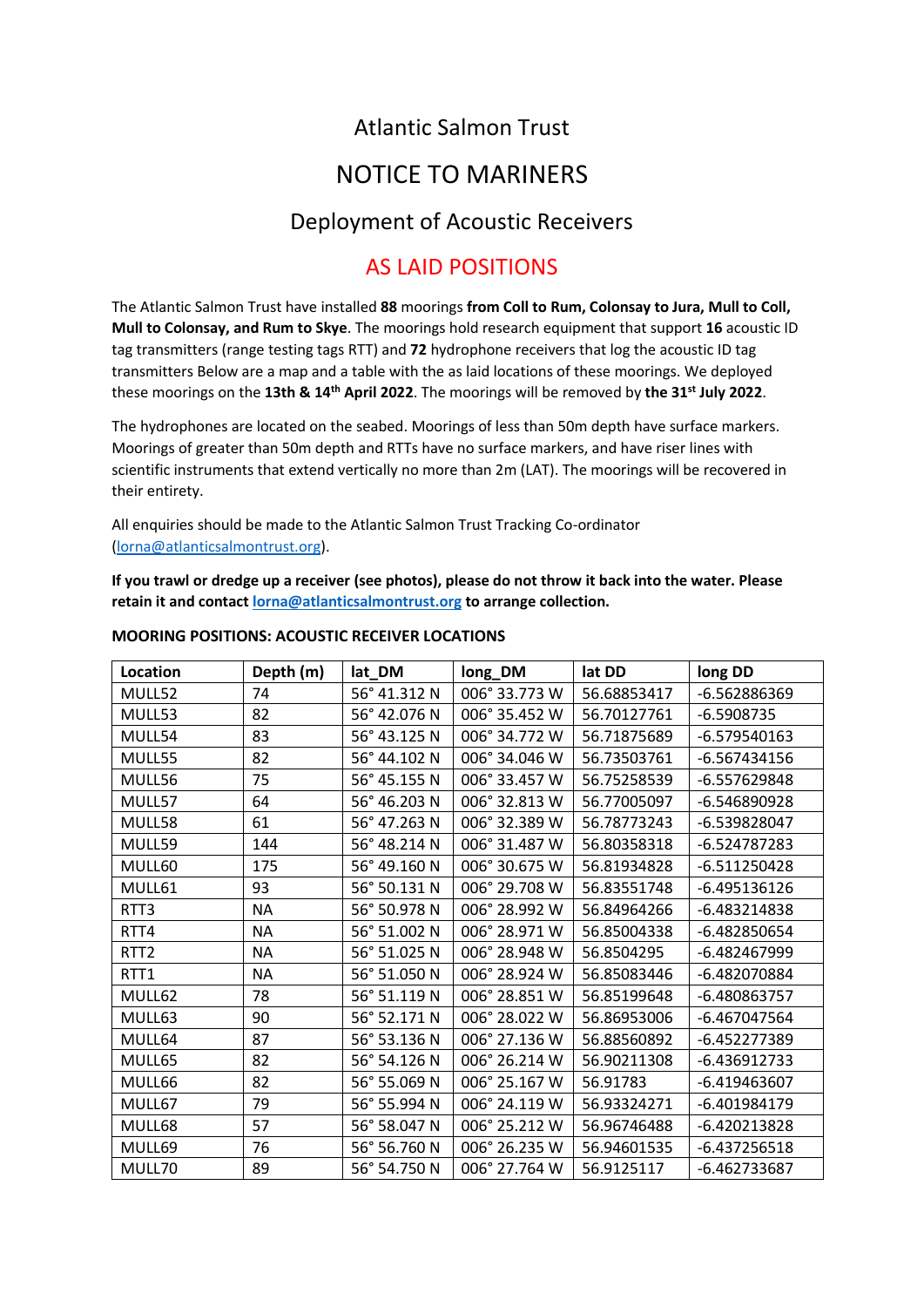| MULL71       | 92        | 56° 52.810 N | 006° 29.440 W | 56.88017756 | -6.49067939    |
|--------------|-----------|--------------|---------------|-------------|----------------|
| RTT8         | <b>NA</b> | 56° 51.090 N | 006° 31.136 W | 56.85151305 | $-6.518937055$ |
| RTT7         | <b>NA</b> | 56° 51.065 N | 006° 31.152 W | 56.85108506 | $-6.519208453$ |
| RTT6         | <b>NA</b> | 56° 51.038 N | 006° 31.164 W | 56.85064753 | $-6.519406277$ |
| RTT5         | <b>NA</b> | 56° 51.014 N | 006° 31.181 W | 56.85024324 | -6.519697239   |
| MULL72       | 71        | 56° 50.938 N | 006° 31.225 W | 56.84897674 | -6.520432523   |
| MULL73       | 192       | 56° 48.906 N | 006° 32.858 W | 56.81511331 | -6.547645687   |
| MULL74       | 91        | 56° 46.905 N | 006° 34.322 W | 56.78175063 | $-6.57204122$  |
| MULL75       | 62        | 56° 44.941 N | 006° 35.878 W | 56.74901845 | -6.597972048   |
| MULL76       | 79        | 56° 43.041 N | 006° 37.457 W | 56.71736163 | -6.624289467   |
| MULL77       | 79        | 56° 41.015 N | 006° 39.095 W | 56.68359633 | $-6.651594305$ |
| MULL78       | 57        | 56° 40.130 N | 006° 36.754 W | 56.66883573 | $-6.612571104$ |
| MULL13       | 25        | 55° 59.657 N | 006° 00.595 W | 55.99429631 | -6.009929206   |
| MULL14       | 30        | 55° 59.791 N | 006° 01.607 W | 55.99651838 | -6.026796874   |
| MULL15       | 25        | 55° 59.916 N | 006° 02.606 W | 55.99861297 | $-6.043439475$ |
| MULL16       | 19        | 56° 00.074 N | 006° 03.585 W | 56.00124889 | -6.059750752   |
| MULL17       | 22        | 56° 00.228 N | 006° 04.588 W | 56.00381009 | -6.076483274   |
| MULL18       | 32        | 56° 00.356 N | 006° 05.515 W | 56.00594364 | $-6.091917776$ |
| MULL19       | 39        | 56° 00.481 N | 006° 06.447 W | 56.0080195  | $-6.107464323$ |
| MULL20       | 43        | 56° 00.600 N | 006° 07.326 W | 56.01001045 | $-6.122100064$ |
| MULL21       | 45        | 56° 00.755 N | 006° 08.296 W | 56.01258464 | $-6.13827792$  |
| MULL22       | 47        | 56° 00.880 N | 006° 09.332 W | 56.01466868 | $-6.155546417$ |
| MULL23       | 49        | 56° 01.018 N | 006° 10.306 W | 56.01697129 | $-6.171773841$ |
| MULL24       | 54        | 56° 01.218 N | 006° 11.188 W | 56.02030076 | $-6.186479544$ |
| MULL47       | 40        | 56° 35.496 N | 006° 20.658 W | 56.59160752 | -6.344316234   |
| MULL48       | 56        | 56° 35.804 N | 006° 22.544 W | 56.5967366  | -6.375739365   |
| MULL49       | 62        | 56° 36.072 N | 006° 24.473 W | 56.60120729 | $-6.407885671$ |
| MULL50       | 88        | 56° 36.415 N | 006° 26.447 W | 56.60692988 | -6.440797042   |
| MULL51       | 89        | 56° 36.693 N | 006° 28.367 W | 56.61155234 | -6.472793009   |
| MULL25       | 36        | 56° 07.409 N | 006° 13.199 W | 56.12348497 | $-6.219990273$ |
| MULL26       | 50        | 56° 08.515 N | 006° 13.759 W | 56.14193123 | -6.229331582   |
| MULL27       | 80        | 56° 09.480 N | 006° 14.345 W | 56.15800704 | -6.239086491   |
| RTT9         | ΝA        | 56° 09.554 N | 006° 14.393 W | 56.1592464  | -6.239889634   |
| <b>RTT10</b> | ΝA        | 56° 09.581 N | 006° 14.411 W | 56.1596967  | -6.240196361   |
| <b>RTT11</b> | <b>NA</b> | 56° 09.606 N | 006° 14.426 W | 56.16010934 | $-6.240444251$ |
| <b>RTT12</b> | <b>NA</b> | 56° 09.633 N | 006° 14.445 W | 56.16055317 | -6.240761219   |
| MULL28       | 81        | 56° 10.517 N | 006° 15.029 W | 56.17529916 | $-6.250493052$ |
| MULL29       | 74        | 56° 11.547 N | 006° 15.625 W | 56.19245498 | $-6.260426222$ |
| MULL30       | 72        | 56° 12.670 N | 006° 16.196 W | 56.21117848 | $-6.269935559$ |
| MULL31       | 58        | 56° 13.744 N | 006° 16.925 W | 56.22908052 | -6.282088588   |
| MULL32       | 44        | 56° 14.782 N | 006° 17.486 W | 56.24637528 | $-6.291449948$ |
| MULL33       | 35        | 56° 15.392 N | 006° 19.523 W | 56.25653552 | -6.325386459   |
| MULL34       | 52        | 56° 13.980 N | 006° 18.856 W | 56.23300081 | -6.314267382   |
| MULL35       | 70        | 56° 12.324 N | 006° 18.202 W | 56.2054156  | -6.30337884    |
| MULL36       | 79        | 56° 10.347 N | 006° 17.365 W | 56.17245756 | $-6.289431559$ |
| MULL37       | 82        | 56° 09.082 N | 006° 16.418 W | 56.15137253 | -6.273643307   |
| MULL38       | 47        | 56° 07.476 N | 006° 15.379 W | 56.12460325 | -6.256319472   |
| MULL39       | 35        | 56° 06.468 N | 006° 14.737 W | 56.10780613 | -6.245619197   |
| MULL40       | 24        | 56° 04.607 N | 006° 16.278 W | 56.07679404 | -6.271307954   |
| MULL41       | 50        | 56° 06.670 N | 006° 17.359 W | 56.11117788 | -6.289322158   |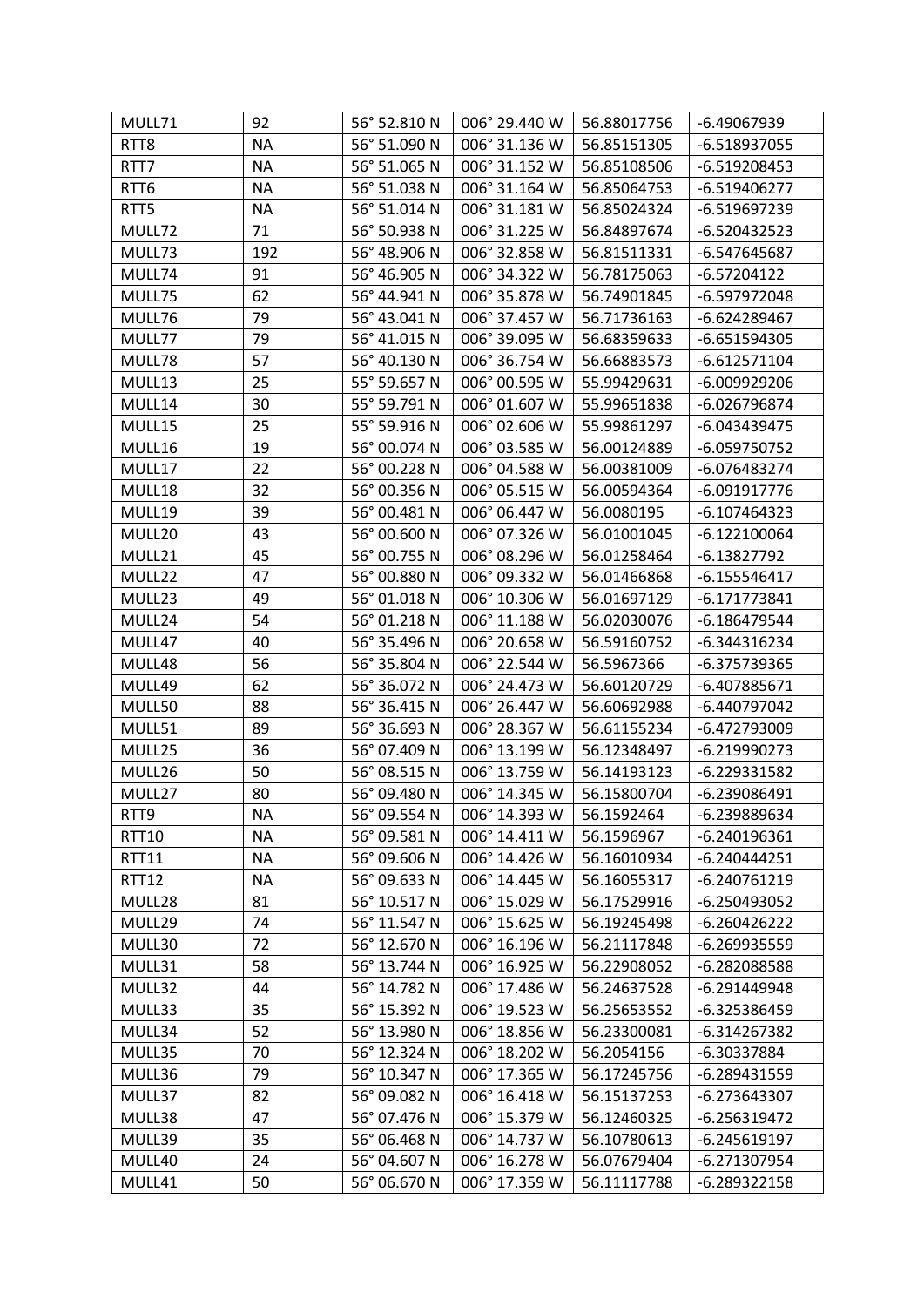| MULL42            | 79  | 56° 08.761 N | 006° 18.440 W | 56.14602761 | -6.30733987    |
|-------------------|-----|--------------|---------------|-------------|----------------|
| MULL43            | 63  | 56° 10.846 N | 006° 19.443 W | 56.18077877 | $-6.324061117$ |
| <b>RTT16</b>      | NA. | 56° 12.677 N | 006° 20.483 W | 56.21129664 | -6.341397839   |
| <b>RTT15</b>      | ΝA  | 56° 12.702 N | 006° 20.492 W | 56.2117127  | $-6.341543526$ |
| <b>RTT14</b>      | NA. | 56° 12.732 N | 006° 20.503 W | 56.21221272 | -6.341731584   |
| RTT <sub>13</sub> | NA. | 56° 12.757 N | 006° 20.511 W | 56.21262916 | -6.341866368   |
| MULL44            | 65  | 56° 12.840 N | 006° 20.534 W | 56.21400754 | $-6.342246411$ |
| MULL45            | 36  | 56° 14.551 N | 006° 21.234 W | 56.24252182 | $-6.353905575$ |
| MULL46            | 28  | 56° 16.153 N | 006° 22.190 W | 56.26921978 | -6.369837097   |
| MULL79            | 52  | 57° 00.011 N | 006° 13.446 W | 57.00018674 | -6.224112859   |
| MULL80            | 61  | 57° 00.386 N | 006° 11.631 W | 57.00644344 | $-6.19385339$  |
| MULL81            | 63  | 57° 00.767 N | 006° 09.636 W | 57.01278875 | $-6.160600694$ |
| MULL82            | 74  | 57° 01.126 N | 006° 07.740 W | 57.01877586 | $-6.129005373$ |
| MULL83            | 92  | 57° 01.477 N | 006° 05.980 W | 57.02462337 | -6.099669858   |
| MULL84            | 91  | 57° 01.857 N | 006° 03.985 W | 57.03095172 | $-6.06643222$  |